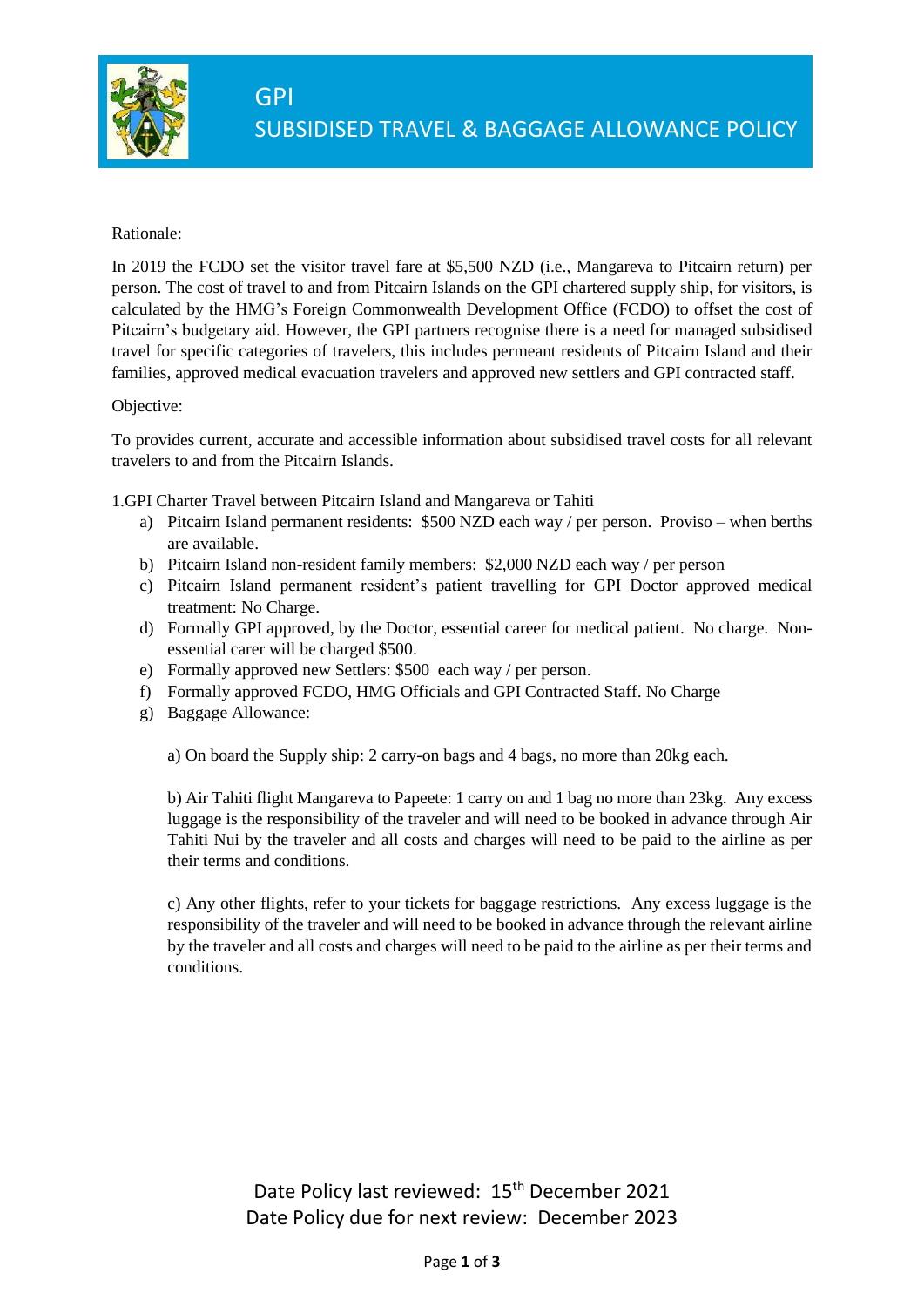

- 3. GPI Charter Travel between New Zealand and Pitcairn Island:
	- a) Pitcairn Island Permanent Residents: \$500 NZD each way / per person.
	- b) Pitcairn Island non-resident family members \$500 NZD each way / per person.
	- c) Medical evacuation travelers: No Charge.
	- d) GPI Approved essential carer for medical patient, No Charge. Non-essential carer will be charged \$500.
	- e) Formally approved new settlers \$500 each way / per person.
	- f) GPI contracted staff and partners: No cost.
	- g) Baggage Allowance: 2 carry-on bags, a laptop and/or hand bag & 4 suitcases no more the 20kgs each. Excess luggage will be charged freight at the applicable rate based on the person's travel category.

Subsidised Eligibility List and Exceptions.

The following persons are eligible travel on GPI Charters between New Zealand and Pitcairn Island on supply runs under category 3(b) above:

All permanent residents of Pitcairn Island and their:

- a) Parents
- b) Grandparents
- c) Great Grandparents
- d) Children
- e) Grandchildren
- f) Great Grandchildren
- g) Siblings
- h) Nephews
- i) Nieces
- j) Aunts
- k) Uncles

In exceptional circumstances, such as where a Pitcairn Islander does not have any family in the above categories, the Administrator will consider written applications for more distant family member or a very close friend to travel and will advise Council and the applicant of the decision no more than 7 days of the application having been made.

4. Discounts for children. For all fares quoted above the following discounts apply for all children.

Any child under the age of 2 travels for free.

Any child aged 2 to 11 travels at half price.

4. GPI Charter Travel between New Zealand, French Polynesia, and Pitcairn Island: All travelers whose journey will or may involve using international or domestic airlines must be prepared to comply with all procedures and policies including but not limited to documentation and luggage restrictions. PIO will issue travel documentation for intended voyage on the Chartered Supply Vessel.

> Date Policy last reviewed: 15<sup>th</sup> December 2021 Date Policy due for next review: December 2023